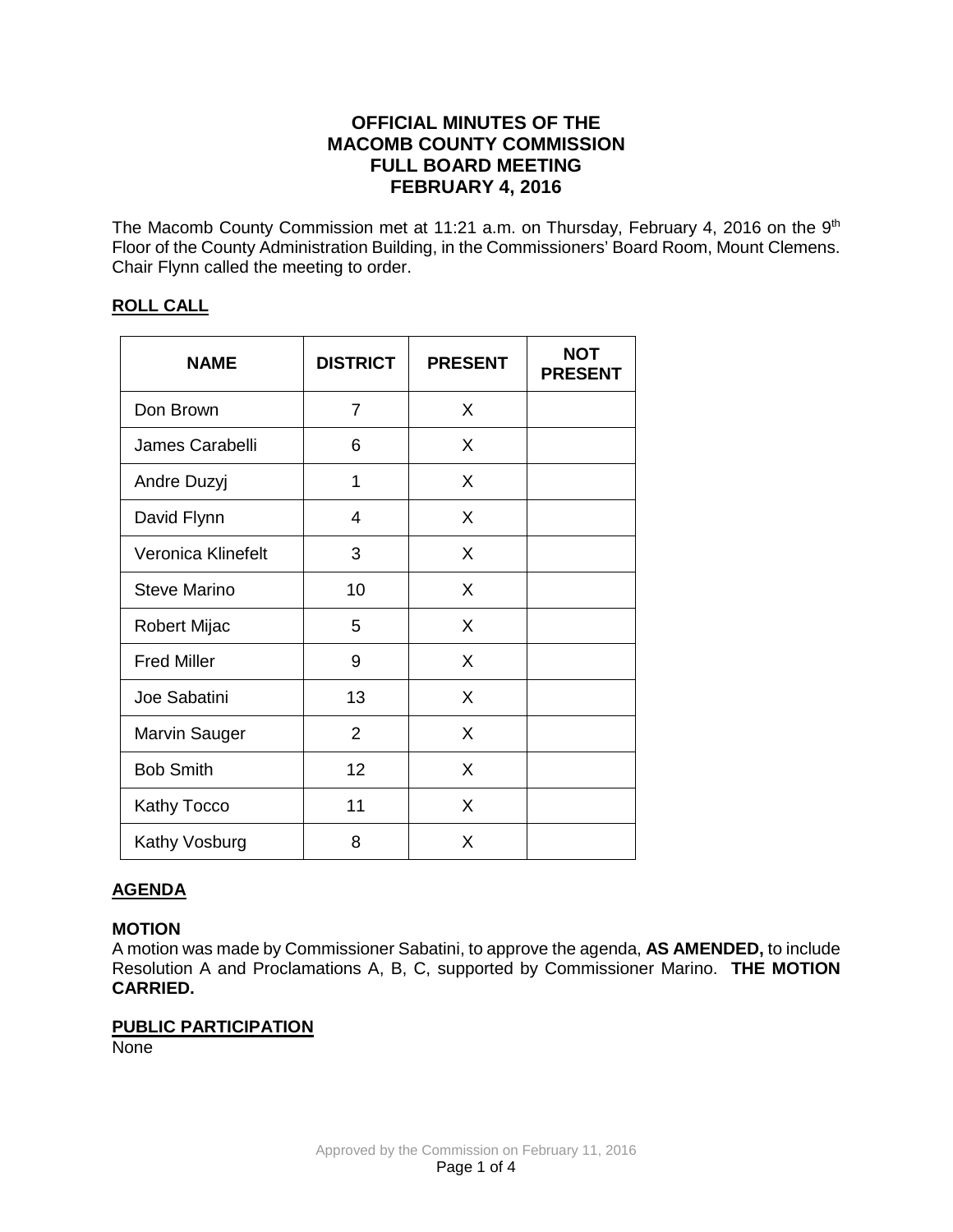#### **CORRESPONDENCE FROM EXECUTIVE**

None

#### **APPOINTMENTS:**

Board Chair with Board Concur:

#### **a) BUILDING AUTHORITY COMMISSION**

7 vacancies; 5 applications for 2 year terms beginning upon appointment to 12-31-17

#### **MOTION**

**R16-012** A motion was made by Commissioner Sabatini to approve the reappointments of Michael Conflitti, Arnold Hassig, Richard Ives, Vincent Viviano and Derek Wilczynski to the Building Authority Commission, terms beginning from appointment to 12/31/17, supported by Commissioner Vosburg. **THE MOTION CARRIED.** (2 vacancies remain open and are pending)

#### **GOVERNMENT OPERATIONS/INFRASTRUCTURE/ECONOMIC DEVELOPMENT/FINANCE COMMITTEE MEETING – February 4, 2016**

The reading of the recommendations from the Government Operations/Infrastructure/Economic Development/Finance Joint Committees were waived and a motion was made by Chair Miller, supported by Vice-Chair Brown, to adopt the committee recommendations.

- **R16-013** Approve a budgetary increase of \$40,898 in the 2016 Remonumentation Grant award amount; further, a copy of this Board of Commissioners' action is directed to be delivered forthwith to the Office of the County Executive.
- **R16-014** Approve an amendment to the Clerk's Concealed Pistol License fund based on a recent rise in applications and the need to fund temporary employees to process those applications to allow the office to meet statutory deadlines for issuing the licenses as follows: increase revenue by \$56,517, part-time wages by \$52,379, FICA by \$4,007 and other by \$131; further, a copy of this Board of Commissioners' action is directed to be delivered forthwith to the Office of the County Executive.
- **R16-015** Approve the award of bid and contract with Dan's Excavating for the replacement of the 27 Mile Road Bridge over Price Brook Drain; further, a copy of this Board of Commissioners' action is directed to be delivered forthwith to the Office of the County Executive.
- **R16-016** Approve the award of bid and contract with Boddy Construction Company for the reconstruction of Charter Oaks Boulevard; further, a copy of this Board of Commissioners' action is directed to be delivered forthwith to the Office of the County Executive.
- **R16-017** Approve the award of bid and contract with M.L. Chartier Excavating for the reconstruction of Executive Drive; further, a copy of this Board of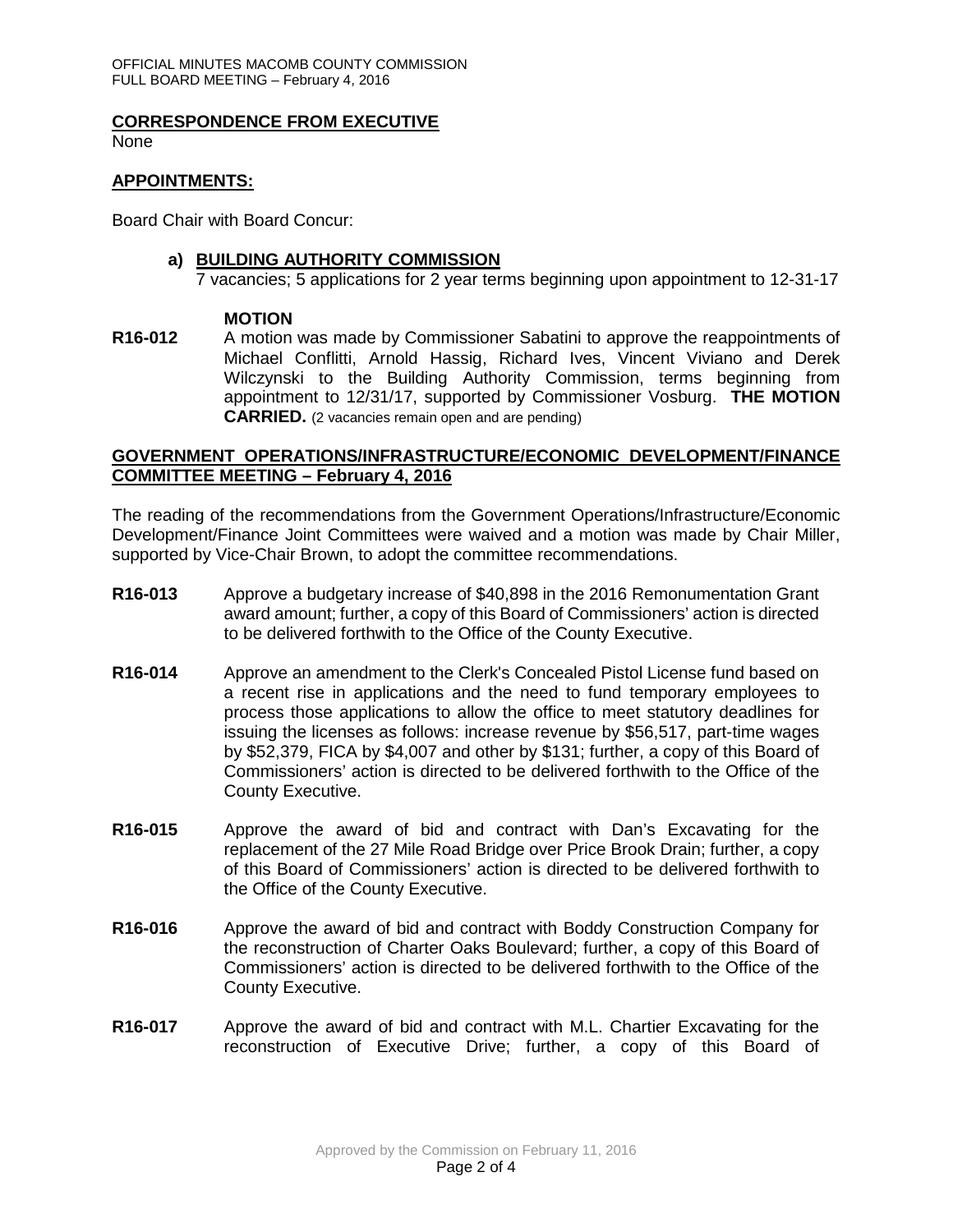Commissioners' action is directed to be delivered forthwith to the Office of the County Executive.

- **R16-018** Approve the amended AT&T Switched Ethernet Service contract for providing MCCSA Washington location with county network access; further, a copy of this Board of Commissioners' action is directed to be delivered forthwith to the Office of the County Executive.
- **R16-019** Concur in the recommendation of Corporation Counsel concerning the case of Lisa Bennington vs. County of Macomb, et al; further, a copy of this Board of Commissioners' action is directed to be delivered forthwith to the Office of the County Executive. (with Sabatini "abstaining")

# **THE MOTION CARRIED.**

# **RESOLUTION**

### **MOTION**

A motion was made by Commissioner Miller, to adopt the following Resolution, supported by Commissioner Brown.

**R16-020** Urging Repeal of a Provision in Public Act 269 of 2015 Which Prohibits a Public Body from Providing Information on Local Ballot Proposals for Two Months Prior to the Election (offered by Board Chair; recommended by Finance Committee on 02/04/16) (Roll call vote from Committee: Yes: Carabelli, Duzyj, Flynn, Klinefelt, Mijac, Miller, Sauger, Smith and Tocco; No: Brown Marino Sabatini and Vosburg).

**THE MOTION CARRIED.** (Record Brown, Marino, Sabatini and Vosburg NO votes from Committee).

### **PROCLAMATIONS**

### **MOTION**

A motion was made by Commissioner Brown to approve the following Proclamations in their entirety, supported by Commissioner Marino.

- **R16-021** Jacob Newby Eagle Scout (offered by Brown, recommended by Finance Committee on 02/04/16)
- **R16-022** Scott Perry Eagle Scout (offered by Brown, recommended by Finance Committee on 02/04/16)
- **R16-023** Honoring the 2016 Romeo High School Volleyball Team on their Championship Season (offered by Brown, recommended by Finance Committee on 02/04/16)

### **THE MOTION CARRIED.**

#### **CORRESPONDENCE**

a) 01/27/16 Memo from Chief Judge James Biernat, Jr. and Court Administrator Jennifer Phillips regarding Court Building Update.